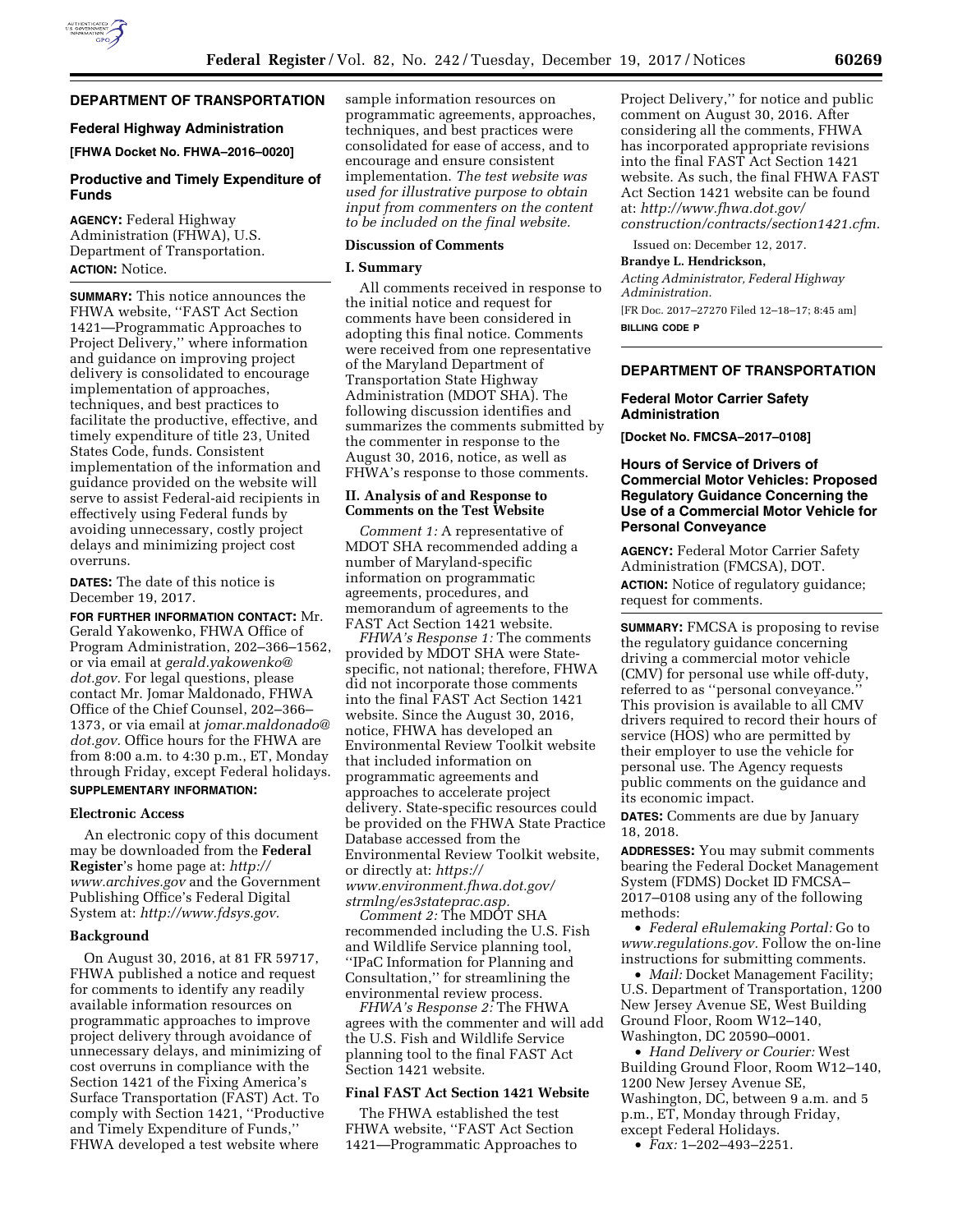Each submission must include the Agency name and the docket number for this notice. Note that DOT posts all comments received without change to *[www.regulations.gov,](http://www.regulations.gov)* including any personal information included in a comment. Please see the *Privacy Act*  heading below.

*Docket:* For access to the docket to read background documents or comments, go to *[www.regulations.gov](http://www.regulations.gov)* at any time or visit Room W12–140 on the ground level of the West Building, 1200 New Jersey Avenue SE, Washington, DC, between 9 a.m. and 5 p.m., ET, Monday through Friday, except Federal holidays. The on-line FDMS is available 24 hours each day, 365 days each year. If you want acknowledgment that we received your comments, please include a self-addressed, stamped envelope or postcard or print the acknowledgement page that appears after submitting comments on-line.

*Privacy Act:* DOT solicits comments from the public to better inform its guidance process. DOT posts these comments, without edit, including any personal information the commenter provides, to *[www.regulations.gov,](http://www.regulations.gov)* as described in the system of records notice (DOT/ALL–14 FDMS), which can be reviewed at *[www.dot.gov/privacy.](http://www.dot.gov/privacy)* 

**FOR FURTHER INFORMATION CONTACT:** For information concerning this notice contact Ms. LaTonya Mimms, Transportation Specialist, Enforcement Division, FMCSA. Ms. Mimms may be reached at 202–366–0991 and by email at *[LaTonya.Mimms@dot.gov.](mailto:LaTonya.Mimms@dot.gov)* If you have questions on viewing or submitting material to the docket, contact Docket Services, telephone (202) 366–9826.

# **SUPPLEMENTARY INFORMATION:**

# **I. Public Participation and Request for Comments**

FMCSA encourages you to participate by submitting comments and related materials.

### *Submitting Comments*

If you submit a comment, please include the docket number for this notice (FMCSA–2017–0108), indicate the specific section of this document to which each comment applies, and provide a reason for each suggestion or recommendation. You may submit your comments and material online or by fax, mail, or hand delivery, but please use only one of these means. FMCSA recommends that you include your name and a mailing address, an email address, or a phone number in the body of your document so the Agency can contact you if it has questions regarding your submission.

To submit your comment online, go to *<http://www.regulations.gov>* and put the docket number, ''FMCSA–2017–0108'' in the ''Keyword'' box, and click ''Search.'' When the new screen appears, click on ''Comment Now!'' button and type your comment into the text box in the following screen. Choose whether you are submitting your comment as an individual or on behalf of a third party and then submit. If you submit your comments by mail or hand delivery, submit them in an unbound format, no larger than  $8\frac{1}{2}$  by 11 inches, suitable for copying and electronic filing. If you submit comments by mail and would like to know that they reached the facility, please enclose a stamped, self-addressed postcard or envelope.

FMCSA will consider all comments and material received during the comment period and may change this notice based on your comments.

### *Viewing Comments and Documents*

To view comments, as well as documents mentioned in this preamble as being available in the docket, go to *<http://www.regulations.gov>* and insert the docket number, ''FMCSA–2017– 0108'' in the ''Keyword'' box and click ''Search.'' Next, click ''Open Docket Folder'' button and choose the document listed to review. If you do not have access to the internet, you may view the docket online by visiting the Docket Management Facility in Room W12–140 on the ground floor of the DOT West Building, 1200 New Jersey Avenue SE, Washington, DC 20590, between 9 a.m. and 5 p.m., ET, Monday through Friday, except Federal holidays.

### **II. Background**

Currently, the Federal Motor Carrier Safety Regulations (FMCSRs) require drivers to document their HOS on records of duty status (RODS), identifying one of four duty status options: On-duty (non-driving), driving, sleeper berth, and off-duty (49 CFR 395.8). As a result, when personal conveyance in a CMV is authorized by the motor carrier, drivers are required to document such use as off-duty on their RODS, irrespective of the method used to record the driver's HOS (*e.g.,* paper logs, automatic on-board recording device, electronic logging devices (ELDs), etc.)

The minimum performance and design standards for ELDs in the Agency's final rule on ''Implementation of Electronic Logging Devices and Hours of Service Supporting Documents'' (ELD rule) include the automatic recording of data related to the off-duty movement of the CMV. As part of the ELD rule, ELD

manufacturers are required to include a special driving category for personal conveyance. This may be used at the motor carrier's discretion, based on their operations. In addition, motor carriers may grant drivers authority to operate a CMV under personal conveyance without preconfiguring the ELD with the personal conveyance special driving category.

The existing guidance on personal conveyance (49 CFR 395.8, Question 26) was issued by the Federal Highway Administration (FHWA), FMCSA's predecessor agency, in a memorandum dated November 18, 1996, and later published in a compilation of guidance (62 FR 16370, 16426, April 4, 1997). The guidance reiterated the basic principle that a driver in off-duty status must be relieved from work and all responsibility for performing work. It highlighted the use of the CMV as a personal conveyance in traveling to and from the place of employment (*e.g.,* the normal work reporting location). The 1997 guidance included discussion of CMVs used to travel ''short distances'' from a driver's en route lodgings to restaurants in the vicinity of such lodgings. In addition, the 1997 guidance explicitly excluded the use of laden vehicles as personal conveyance and the operation of the CMV as personal conveyance by drivers who have been placed out of service for HOS violations. The guidance has remained unchanged since 1997.

In issuing today's proposed revision to the guidance, the Agency focuses on the reason the driver is operating a CMV while off duty, without regard to whether the CMV is or is not laden. The previous guidance, which required the CMV to be unladen, was written for combination vehicles, where the driver could readily detach the trailer and use the unladen tractor for personal conveyance. This interpretation had the inadvertent effect of not allowing drivers of single-unit work trucks that carry loads, as well as tools of trade and related materials, on the power unit to document this off-duty time on the RODS. In the absence of a trailer, these loads, tools, and other equipment cannot reasonably be offloaded, left unattended, and reloaded after the power unit has been used for personal conveyance. This proposed revisision to the guidance eliminates the requirement that the CMV be unladen and thus the disparate impact created by the previous guidance.

FMCSA's regulatory guidance for the FMCSRs is currently available on the Agency's website at *[https://](https://www.fmcsa.dot.gov/regulations) [www.fmcsa.dot.gov/regulations.](https://www.fmcsa.dot.gov/regulations)*